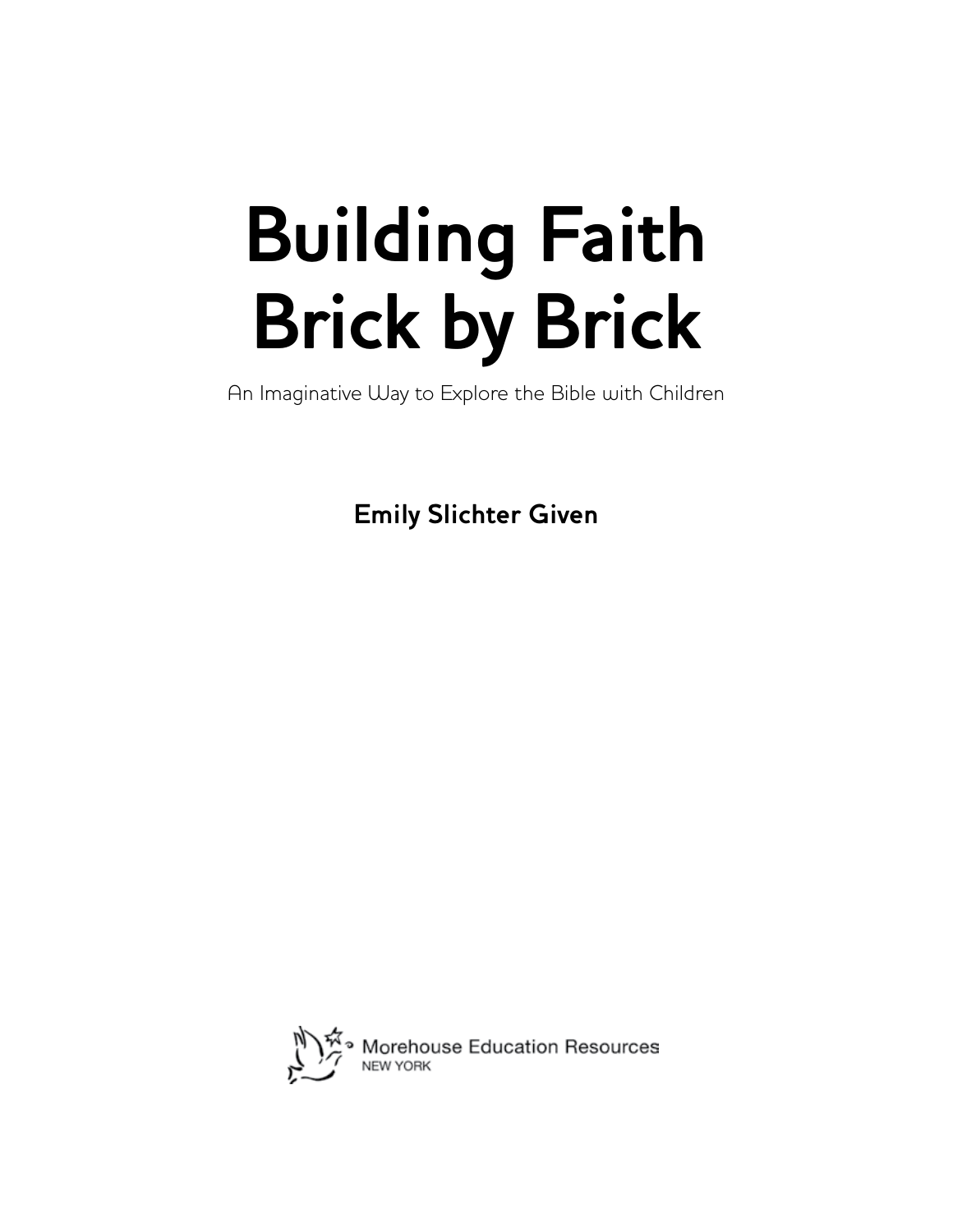© Copyright 2014 Emily Slichter Given.

All rights reserved. Printed in the United States of America. *Building Faith Brick by Brick* is copyrighted material. No part of this publication may be reproduced or transmitted in any form or by any means, electronic or mechanical, including photocopy, recording or any information storage and retrieval system, without permission in writing from the publisher.

Morehouse Education Resources, a division of Church Publishing Incorporated Editorial Offices: 600 Grant Street, Suite 630, Denver, CO 80203

For catalogs and orders call: 1-800-672-1789 *www.Cokesbury.com*

Illustrations by Tom Lybeck.

Photos provided by the author.

ISBN-13: 978-1-60674-192-4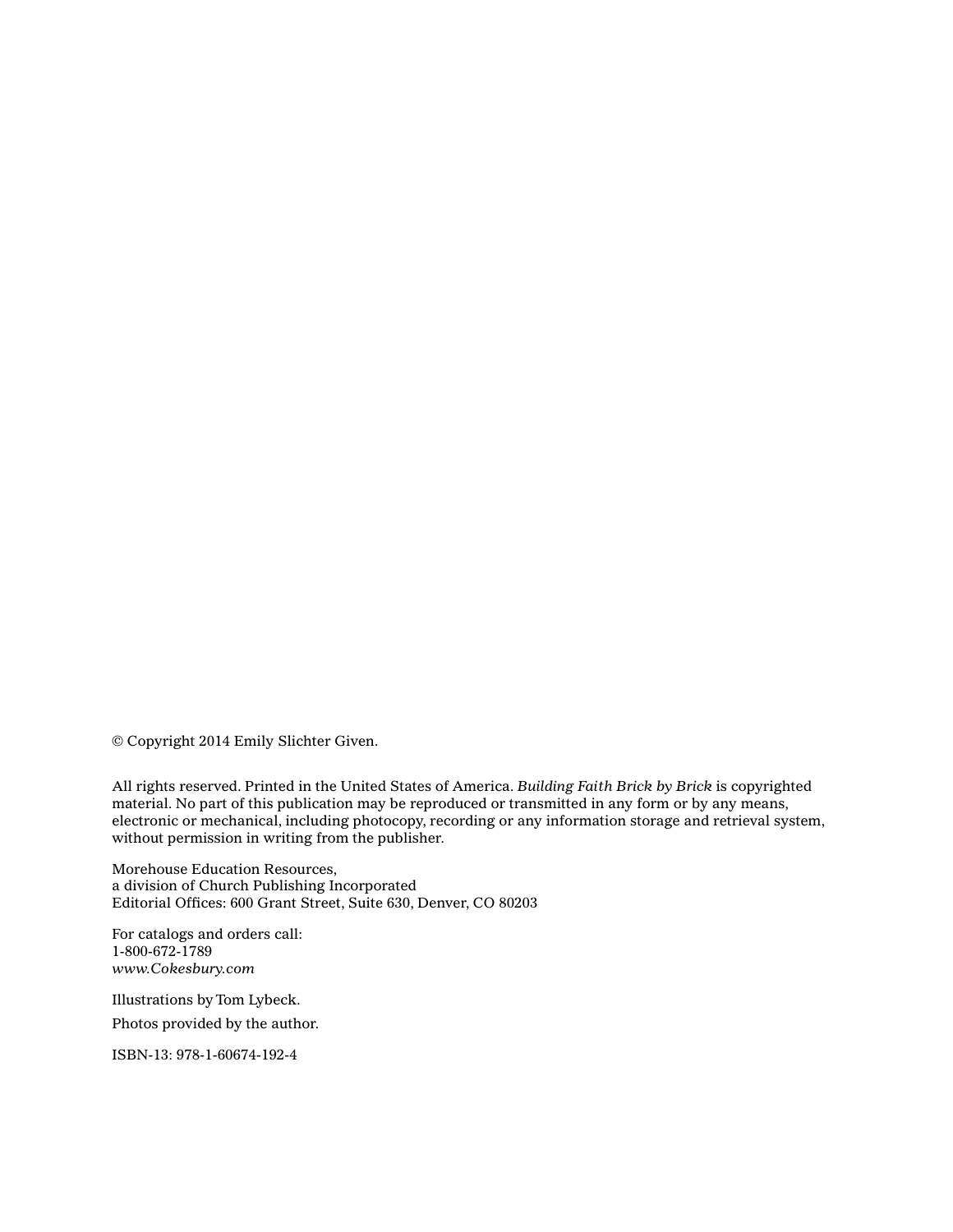Emily captures the essence of the Christian story in the life of the Christian community. All of us, and children especially, are invited into an experiential, playful, and piece-bypiece exploration and building of the stories of faith. I highly recommend this book, its methods, and all the wonderful insights it brings. A must have, must use, must share book, and one that is guaranteed to bring meaning for years to come.

#### —The Rev. Mark Francisco Bozzuti-Jones

award winning author of *God Created* and *Jesus the Word*, priest for pastoral care and community at Trinity Wall Street in New York City

*Building Faith Brick by Brick* is a fresh and practical approach to whole-community faith- formation glued together with a deep reverence for the power of stories retold and propped up with LEGO® bricks! Emily introduces us to pint-sized prophets and larger than life encounters with a wild Spirit. Her grasp of "boy faith" is brilliant—so needed right now in our churches. Warning: this guide will draw you in. You will not be the same after Emily Slichter Given is finished stirring your imagination!

#### —The Rev. Thomas Brackett

Missioner, New Church Starts & Missional Initiatives, Episcopal Church Center, New York, NY

The great need in the church today is for resources, centered in Scripture, that deeply engage each child in their growing life in Christ. *Building Faith Brick by Brick* is an amazing response to the need and is so impressive because it uses a new language, a LEGO® language, for faith expression. Teachers can now teach children in Sunday school by binding religion and play by entering into a place of Joy and wonder doing theological reflection that builds upon questions of faith, brick by brick. Children can build on their own or in small groups. Everything is awesome because basic blueprints are included with a FAQ section that is absolutely so helpful to any parent or educator. This curriculum can serve as a powerful tool to aid congregations and Christian families as they pursue their goal to pass the faith to the next generation.

#### —The Rev. Robyn Szoke-Coolidge

Dean, Stevenson School for Ministry, Diocese of Central PA

Like some of the more interesting inventions that have shown up serendipitously or because of pressing necessity, *Brick by Brick* is a program that we've needed for a while and didn't know we needed. The individual lessons are fun, full of good, tasty content and blooming like the yeast of Jesus' parables with provocative "wondering" questions. I really appreciated, however, two things that we rarely see elsewhere: Emily's research into what she calls "boy faith" and her advice on doing Bible with kiddos, both in the introductory section and well worth reading. *Building Faith Brick by Brick* belongs on the bookshelves of our congregations; more than that, it belongs in the hands and in the playbooks of everyone responsible for the Christian Formation of children.

#### —Victoria L Garvey,

Associate for Lifelong Christian Formation, Episcopal Diocese of Chicago, Chicago, Illinois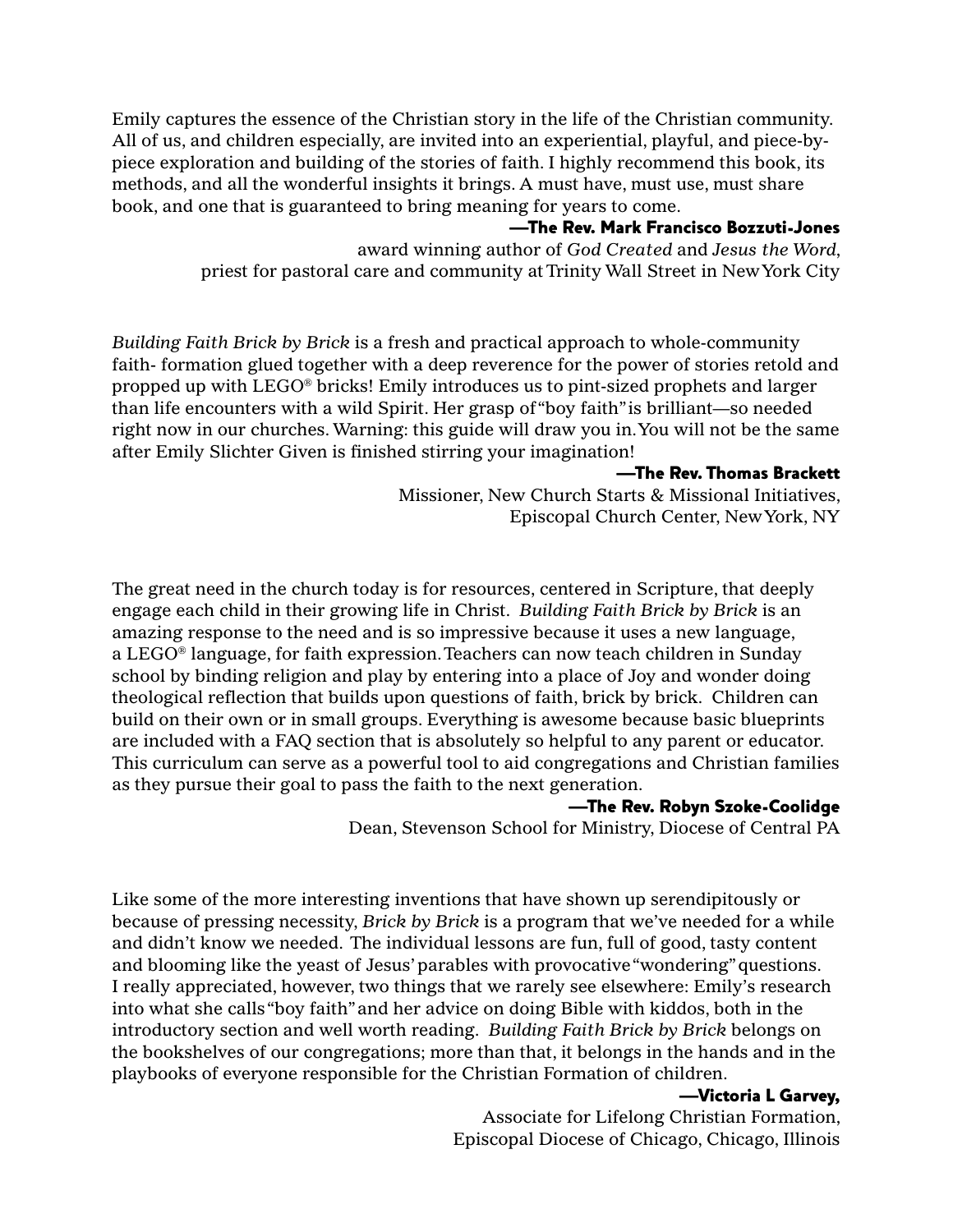*Building Faith Brick by Brick* is a dynamic and palpable approach for children to encounter stories of faith in a rich new way. This acclaimed hands-on method of Christian Formation invites children's imaginations to take flight, and when this happens, the stories soon become real…block by block.

#### —Roger Hutchison

Canon for Children's Ministries at Trinity Episcopal Cathedral in Columbia, SC and author of *The Painting Table; A Journal of Loss and Joy*

In *Building Faith Brick by Brick*, Emily Given provides a creative, clear, and comprehensive resource for scripture studies with children and LEGO® bricks. Whether you find a place for these wonderfully fun and surprisingly deep activities in Sunday School, Vacation Bible School, Children's Chapel, in school or at home, this is a book that will fully engage both kids and the adults who teach them. It's also an invitation to explore the Bible unlike anything else on your bookshelf. You'll want this book, and chances are, you'll want lots of LEGO® bricks to go with it!

#### —Wendy Claire Barrie

Director of Children, Youth, and Family Ministries, St. Bartholomew's Church, New York City

*Building Faith Brick by Brick* is a unique way of meeting children where they are and engaging them in God's story. Giving each child LEGO® bricks and a blank canvas, Emily's pedagogy links theology and practicality, encouraging children to wonder aloud about God in their midst. This guide helps both novice and veteran leaders facilitate a new way to imagine scripture and engage the energetic and creative children within and outside our parish walls. With a gentle spirit, Emily encourages and equips children and adults to see Scripture come alive and marvel at God's creation.

#### —The Rev. Abigail W. Moon

Associate Rector for Christian Education and Outreach, St John's Episcopal Church, Tallahassee, FL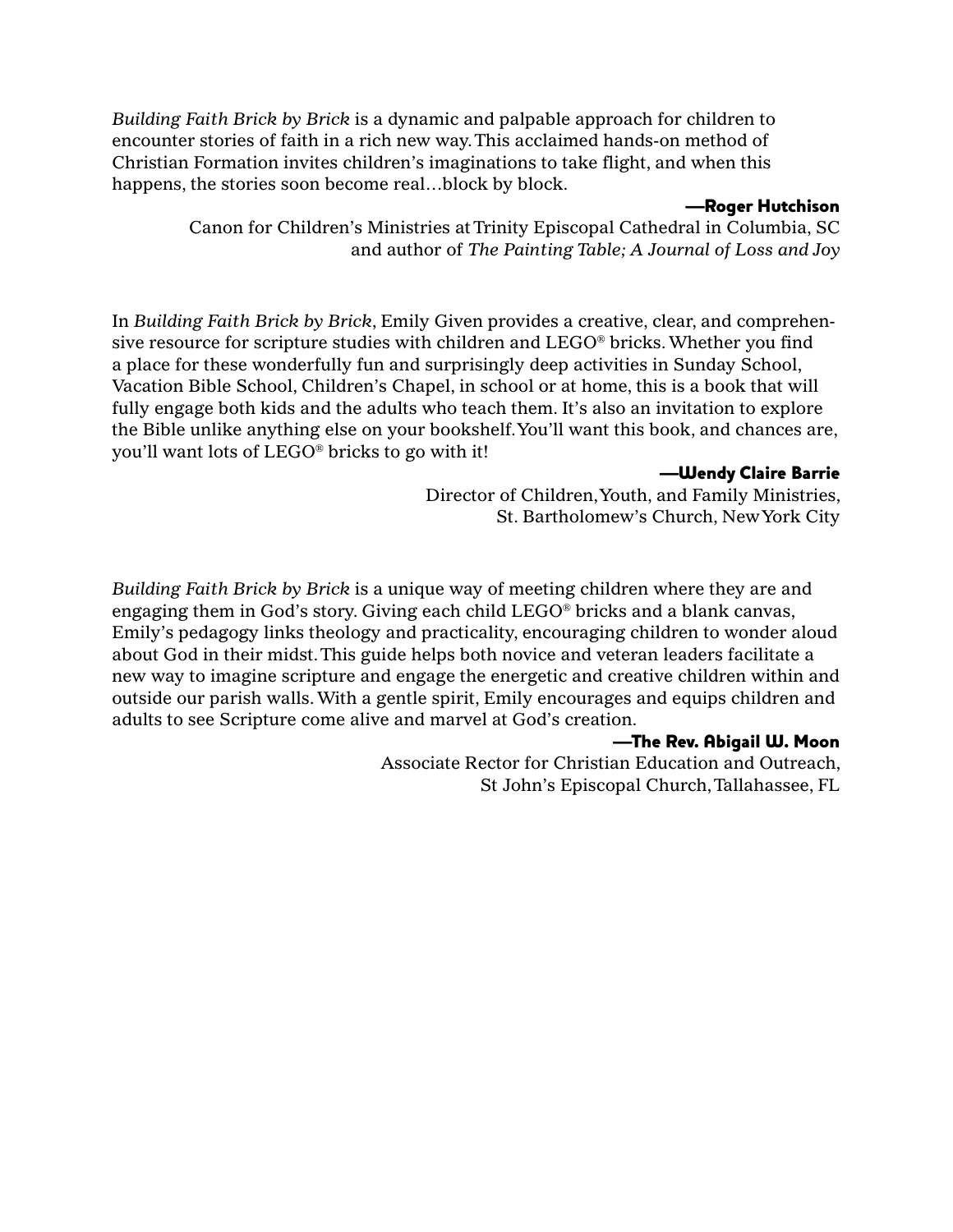*For the people of Saint Michael and All Angels, who have allowed me to love them and share this walk of faith.*

*For Christina, Suzanne, Cathy, Ana, and Mama, who have been a cheering squad and sacred circle.*

*…and for Aberlin and McKenzie, who have shown me the face of God—more than once.*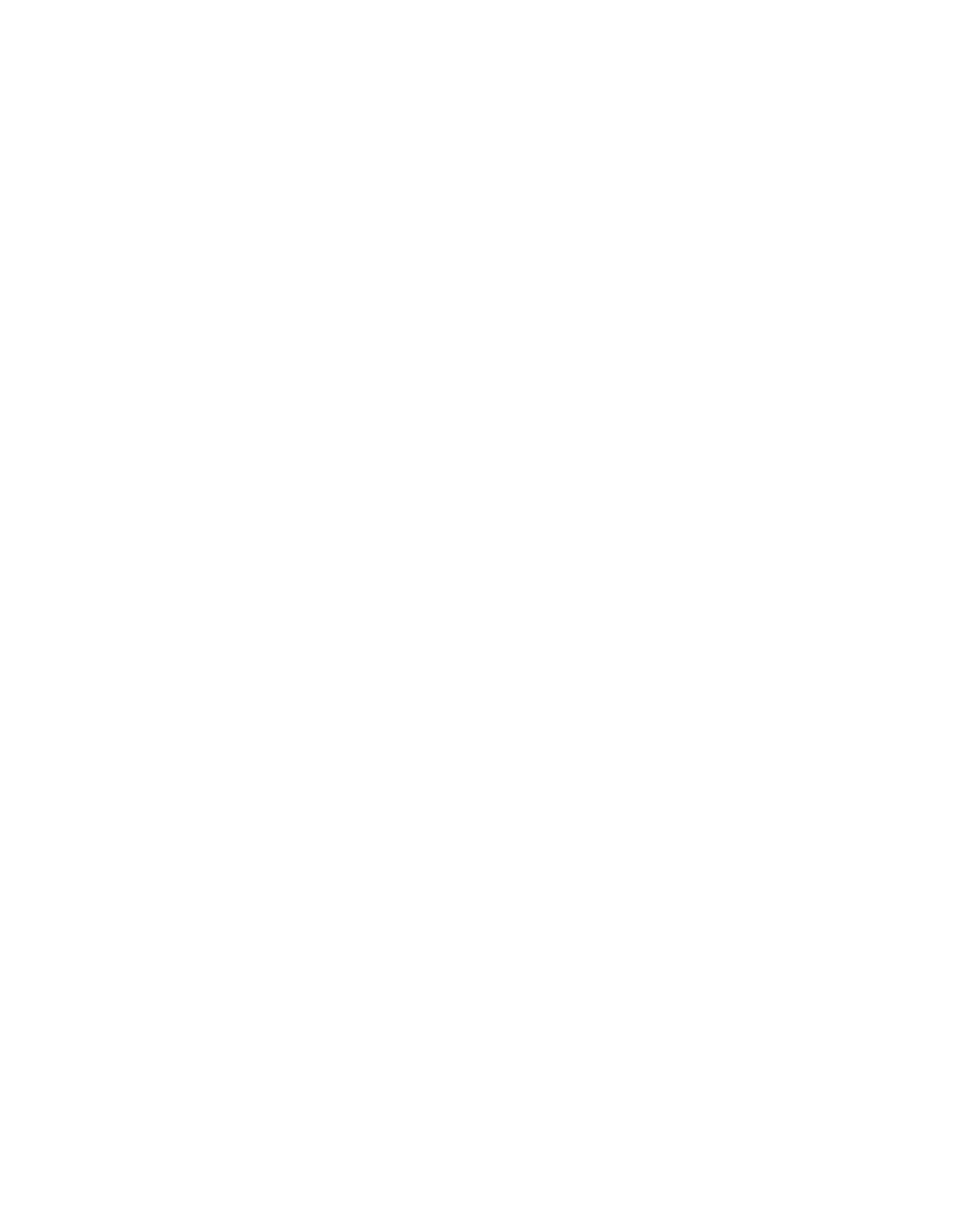### Table of Contents

| <b>OLD TESTAMENT STORIES</b>                                                                          |
|-------------------------------------------------------------------------------------------------------|
|                                                                                                       |
|                                                                                                       |
|                                                                                                       |
|                                                                                                       |
|                                                                                                       |
|                                                                                                       |
|                                                                                                       |
|                                                                                                       |
|                                                                                                       |
|                                                                                                       |
|                                                                                                       |
|                                                                                                       |
|                                                                                                       |
|                                                                                                       |
|                                                                                                       |
|                                                                                                       |
|                                                                                                       |
|                                                                                                       |
|                                                                                                       |
|                                                                                                       |
|                                                                                                       |
|                                                                                                       |
|                                                                                                       |
|                                                                                                       |
| David and Goliath (all contains and contained and contained and Goliath (b) and contain a set of $68$ |
|                                                                                                       |
|                                                                                                       |
|                                                                                                       |
|                                                                                                       |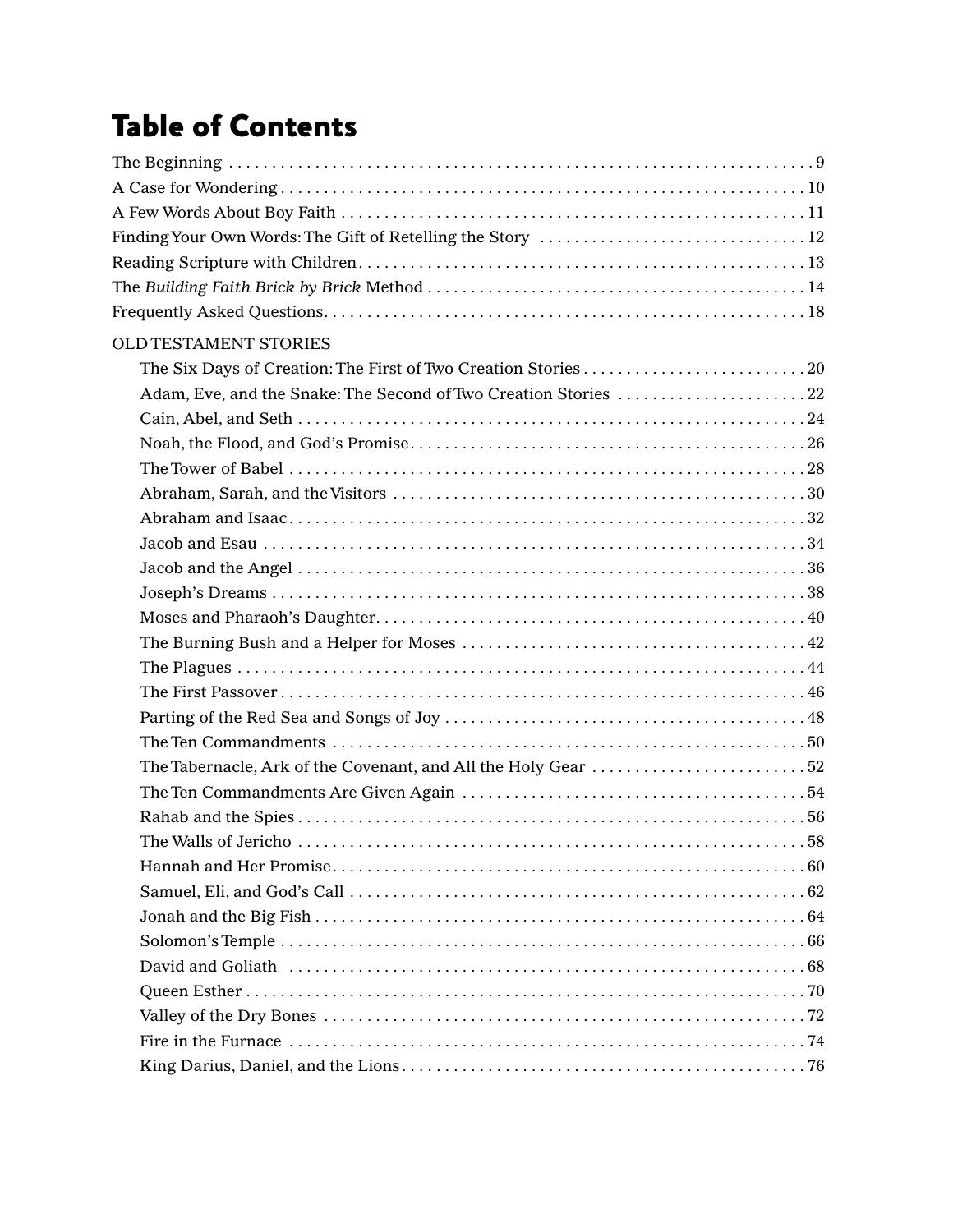#### New Testament Stories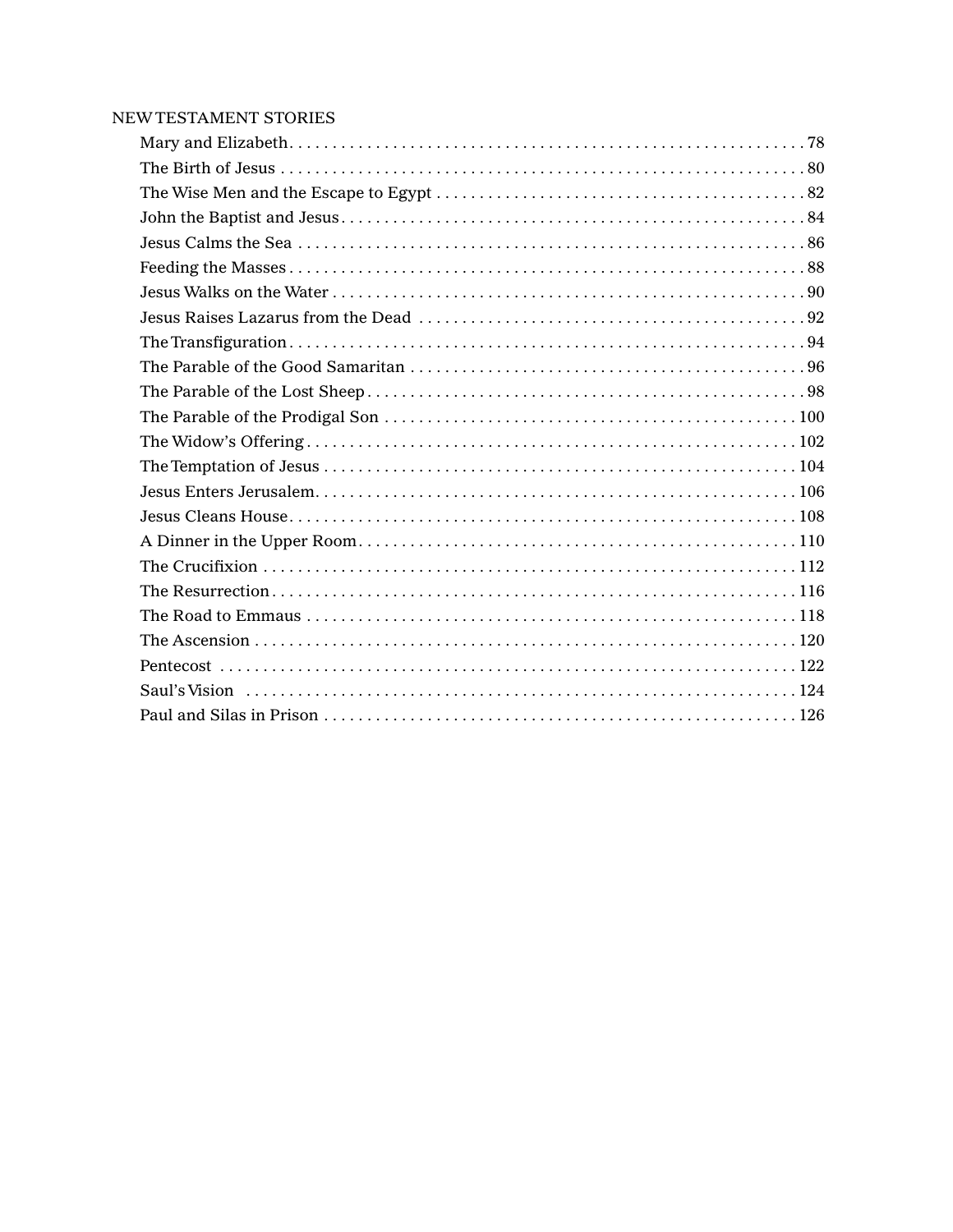#### The Beginning

Most good ideas spring from a need often an immediate need*. Building Faith Brick by Brick* (originally called *LEGO® My Bible*…but that led to copyright issues) grew out of an 11th-hour realization that there was a hole in the midweek family programming. Somehow I had overlooked first grade. It was an innocent mistake, since only two first-grade boys were coming on Wednesday evenings. They would be arriving in just a few short hours and I needed to be ready to welcome them.

What I knew *(deeply)* was that one of the boys would engage in nothing unless it was related to *Star Wars* or LEGO® bricks. The question then became, "How do I use this to my advantage?" Since I have two daughters, I know next to nothing about *Star Wars*, so in a pinch I turned to a possible LEGO® connection.

With just an hour to spare, I pooled the entire LEGO® collection from the nursery school, picked a story that seemed right *(Jacob wrestling with God),* and headed to the classroom to prepare the space. I remember praying over that room (small, without a lot of floor space) and the volunteer leader (surprisingly rigid). It was one of those "Oh God, here we go" type of prayers then I offered it up for God to do something—anything.

The boys were thrilled.

The volunteer felt like a champion.

I was saved.

God was glorified. *(Amen!)*

 The combination of God's grace and my creativity melded together into a new way of doing theological reflection. We were reaching into the stories of God while digging deep down into an enormous bin of LEGO® bricks.

A divine pairing indeed.

#### A Brick-by-Brick Story: Riley

There is always that story, that child, who shows us the face of God. For me that person is Riley (5 years). Riley struggled with creating anything related to the story and had a one-track mind that only wanted to pray for dead dinosaurs. After five weeks of disconnect, something remarkable happened. We gathered as a group for prayer, storytelling, and reflection on the building questions. We looked at suggested images*—*as we often did—but this time something was wholly and holy different. Riley worked and worked, digging deep into his bucket, clearly on a mission. When it came time to display and discuss his work with me, he proudly presented a tiny creation consisting of three LEGO® pieces. It looked like a tiny clam shell with a single LEGO® figure nestled inside. After five long weeks, Riley slowly spoke the wisdom of the ages, "It is Jonah. The fish wasn't angry. The fish was a helper. This is Jonah and the whale. He was waiting. Waiting for God. Sometimes you need to wait for God, Ms. Emily."

I was standing in the presence of a pint-sized prophet. The Word of God revealed itself in a few plastic pieces. It can happen anywhere if we are willing to show up, be present to our children, and wait for God.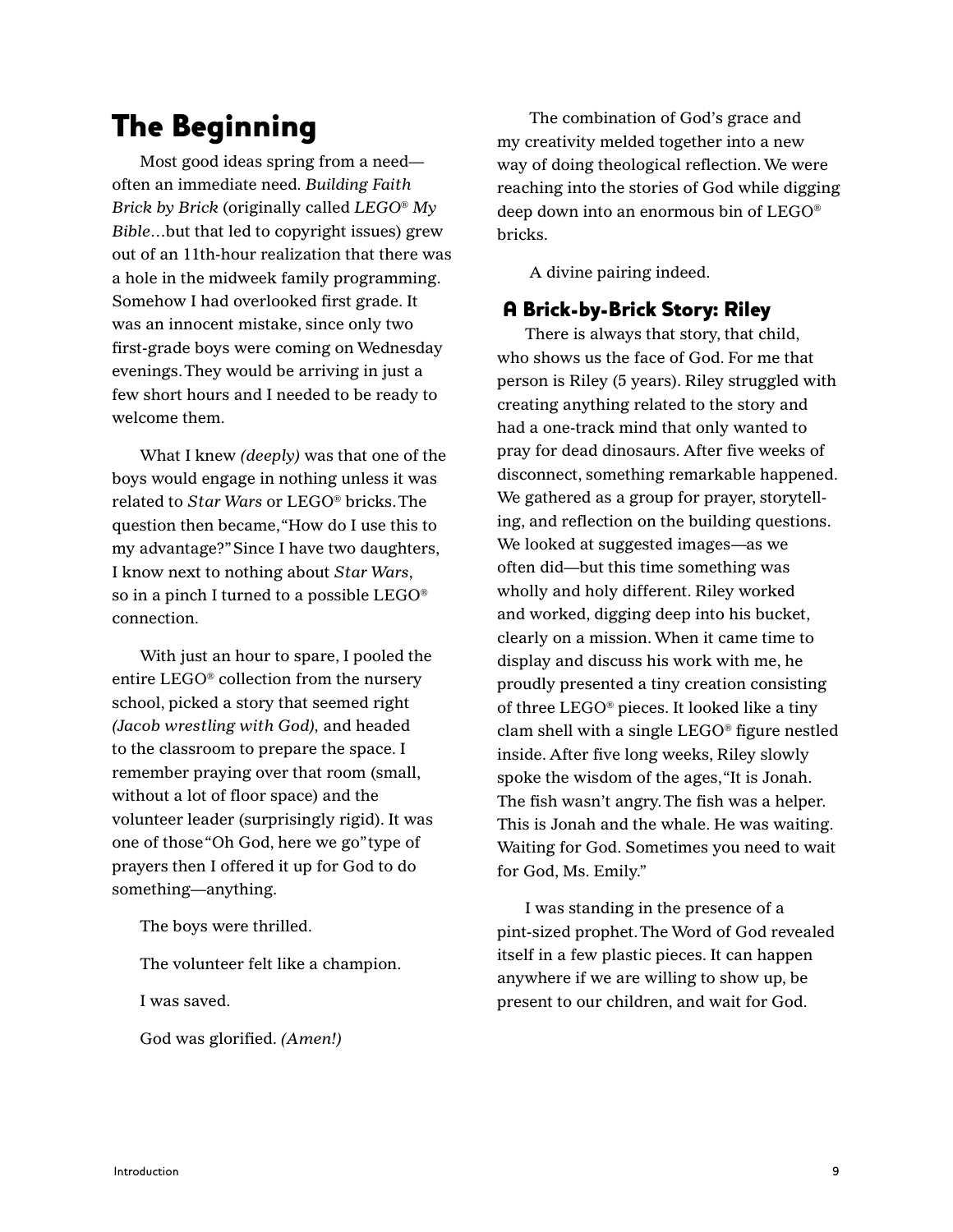#### Another Brick-by-Brick Story: Jack

We never know what will bind us together in this life. There are times and moments of connection that happen each day without us realizing their significance. That is, until difficult times come. One of the children from the church I serve walked into the hospital one day with what we thought was a terrible case of growing pains. It turned out that he was beginning a five-month journey through an aggressive and rare form of cancer.

On my way to the hospital, I gathered a healing balm of Pringles, Skittles, and a new set of LEGO® bricks, which, when put together, formed a prehistoric flying bug. I also brought the ridiculously long prayer shawl I had knitted more than six months earlier. I never knew for whom I was knitting until the call came from Jack's family. I suppose it had always been for him.

As I sat by the bedside, it was the language of LEGO® that created a moment of normalcy. Jack and I were talking about how to put the next piece into the prehistoric bug, but what we were really having was Communion. We celebrated a Eucharist of laughter and potato chips that made it clear: God's love is with us—in all times and all places.

### A Case for Wondering

We have become a culture that expects prodigies in the halls of elementary schools and professional athletes on the playgrounds. Performance and achievement are in hyper-drive in the lives of many of our children. There isn't a lot of room for dabbling in a few different interests. An "A Team" expectation has taken the place of backyard fun and school-yard free play.

We can find a place to step back from those expectations—children and adults

alike. It is time to allow ourselves to enter into a place of wonder—a place of joyful unknowing. It may be scary at first, but that fear can break free into peaceful and fruitful exploration if we make room in our hearts, minds and schedules.

In Bible studies I often say, "I don't know how God really works. If we figured it out, that would make God too small." I truly believe that statement. We can grow in faith and love of God without figuring out the ins and outs of the gifts of grace and the miracle of living. We do not need to perfect life, we need to live it, show up, and enjoy.

How? Open our hands. Unclench our jaws. Step back from the intensity…and wonder. Just wonder. "I don't know" can be one of the most informative and freeing phrases we can utter in our life of faith. Let's help to nurture a generation of God's people who can simply be in the presence of God and wonder.

I have watched the most emotionally unavailable children open like flowers when they have been invited into the process of wondering. I have witnessed the most active children become deeply focused and connected by simply being invited to find their wondering places. There have been truly amazing self-discoveries and theological awakenings around the LEGO®-My-Bible circles. Some of my most treasured time has been being present for "God moments" with children who, in new and renewed ways, access the holy places of their lives. I have no doubt that God continues to show up in really big, important ways. This will happen for your group, too.

The *Building Questions* are the meat of this book. They are the series of wondering questions found in each lesson that are meant to draw us into the stories so we can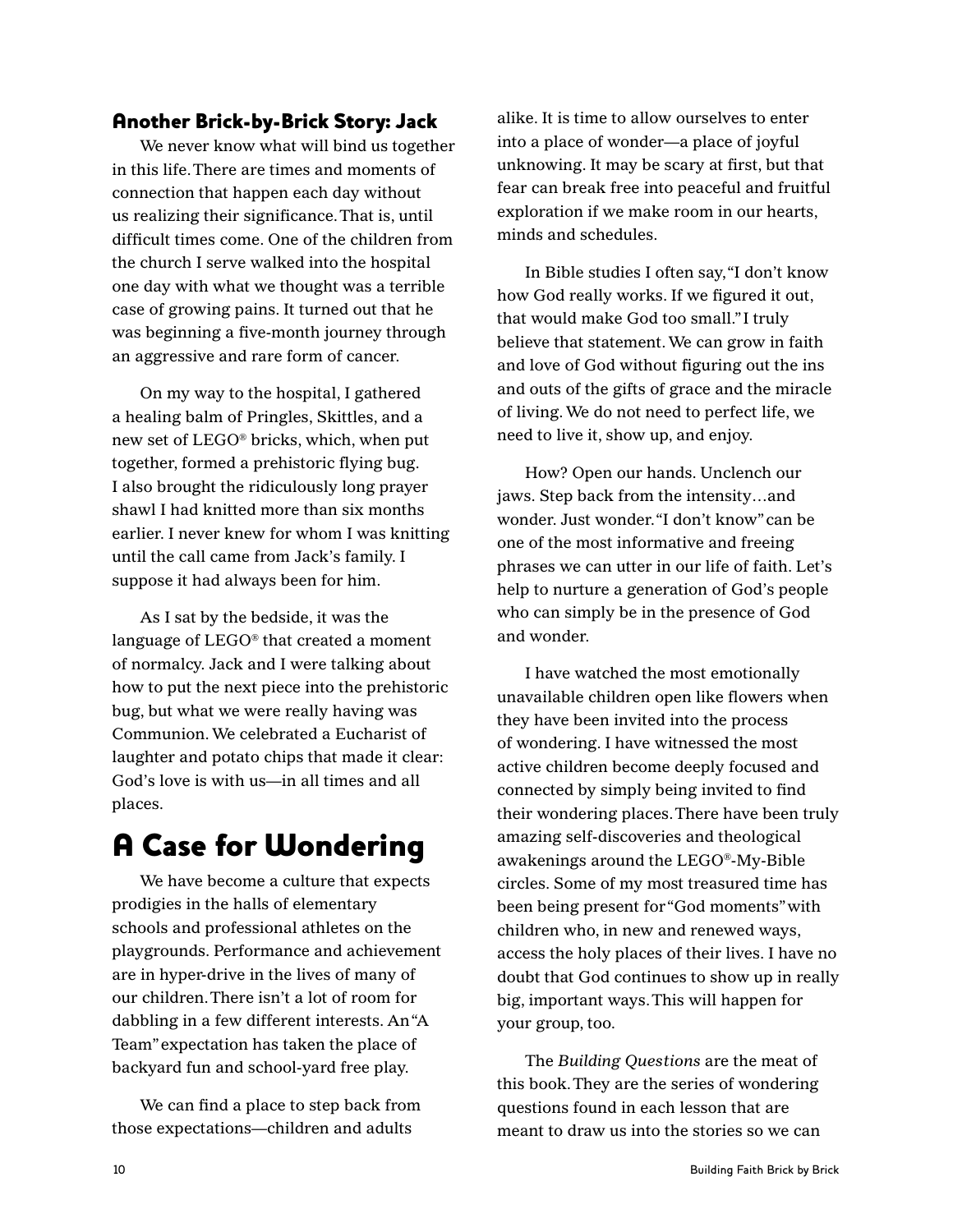allow them to transform our lives and inform our living. I have sat at the feet of people like Jerome Berryman, Helen White, Robyn Szoke, David Canan, Jeff Ross, Paul Carling, and Vickie Garvey long enough to witness the power of wonder. I was blessed to be born into a family with Ginny and Charlie Slichter, people who allowed the world to be enormously large and lovingly small. What kind of place will you create so that those around you can flourish and explore?

**Note:** Several of the lessons repeat the same questions over and over. This is intentional. In each record of faith told in the Bible, we can't ask too many questions about why it matters and how we are a part of the story. Many themes are related, and therefore asking the questions over and over can create a natural connection and continuum for our faith stories. God speaks to us in an epic love story. These stories are for all people. I believe these questions can be pulled out and used in Biblical exploration by all ages—with or without the LEGO® bricks. They can help almost any group to break open Scripture together. Use the questions in this book with your vestry, women's groups, youth gatherings, worship services, sermon writing sessions, and more. We can all make a place in our lives for wonder as we allow the open space to come closer, to simply listen to ourselves and others. The *Building Questions* create a place of greater community and deeper level of trust. In the questions, we come to know one another and God more fully.

Wonder.

Just wonder.

#### A Few Words about Boy Faith

There is a rather vast, uncharted territory called "boy faith." As faith formers, it is rare that we venture into the rough and ragged places where boys live, learn, and grow. What we know is that many places are not set up to meet the needs of the boy heart and mind. At the top of the list often fall school and church. Neither allows the wiggle room that many need to feel accepted and be encouraged to explore.

This isn't really a surprise, right? We all have boys in our lives who keep us active and bring us joy. Yet, if truth be told, they can also take a whole lot of energy from us too. Most of us have been in settings where we beg boys (fidgety and impulsive) to settle down and act like girls (focused and attentive). The true place of ministry is realizing that there is holiness in that impulsive and active nature if we will only take the time to understand.

I happen to have a heart for sharing faith and life stories with elementary school boys, so I needed to figure out a new language for faith expression. After engaging with boys in different settings, I realized that art response was not enough. Craft supplies and talking were not getting to that place of awakening that I knew lay waiting in the hearts of these boys.

You don't have to search very far before the trends in research clearly emerge. Everyone from the local Parent Teacher Association to the Harvard Medical School is talking about the educational and behavioral issues of boys. Not to be overly dramatic, but we have a crisis on our hands; the statistics are startling:

❍ 80% of discipline issues in schools are with boys.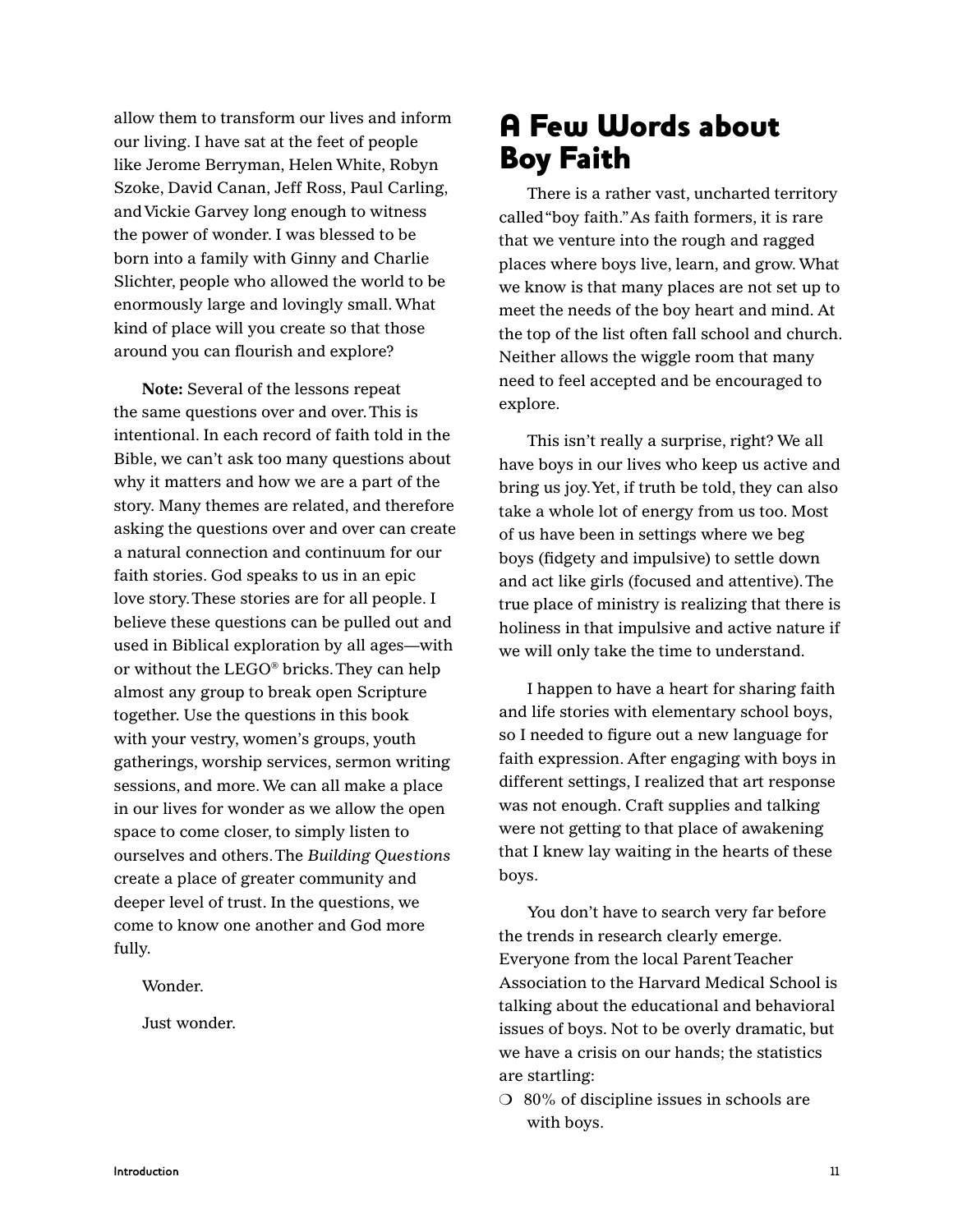

# The Six Days of Creation:

 **The First of Two Creation Stories Genesis 1:1–2:4**

### Welcome the Group

#### **Lay the Foundation**

- ❍ *Where is this story found in the Bible?* **Old Testament**
- ❍ *What is its place in the Bible story?* **first story of the Bible, before Cain and Abel**
- ❍ *Who is the author?* **Moses and others** *(Some scholars believe three or more people helped to write the book we call Genesis.)*
- ❍ *Who are the main characters?* **Adam, Eve, and God**
- ❍ *Where in the biblical world did it happen?* e**verywhere!**
- ❍ *Where is this in today's world?* **everywhere!**

Find the full description of *Lay the Foundation* on page 15.



#### **Did You Know?**

- ✔ The word *Genesis* comes from the Greek word for "beginning" or "to be born."
- ✔ The word *Eden* comes from the Aramaic word for "fruitful" or "well watered."

 $\blacktriangleright$  There are two stories of creation in the Bible.

### Pray

*Dear God, you are the creator and lover of all things and all people. Thank you for the many creations you have made in this world and in our lives. We ask you to help us to use them in right ways and to your glory. Amen.*

Suggested prayer methods are outlined on page 15.

### Share the Story

Suggestions for storytelling are detailed on page 16.

### Respond to the Story

Invite each member of the group to use bricks and figures to respond to the story. This can be done individually or in small groups. Suggestions for how to support this form of theological reflection can be found on page 16.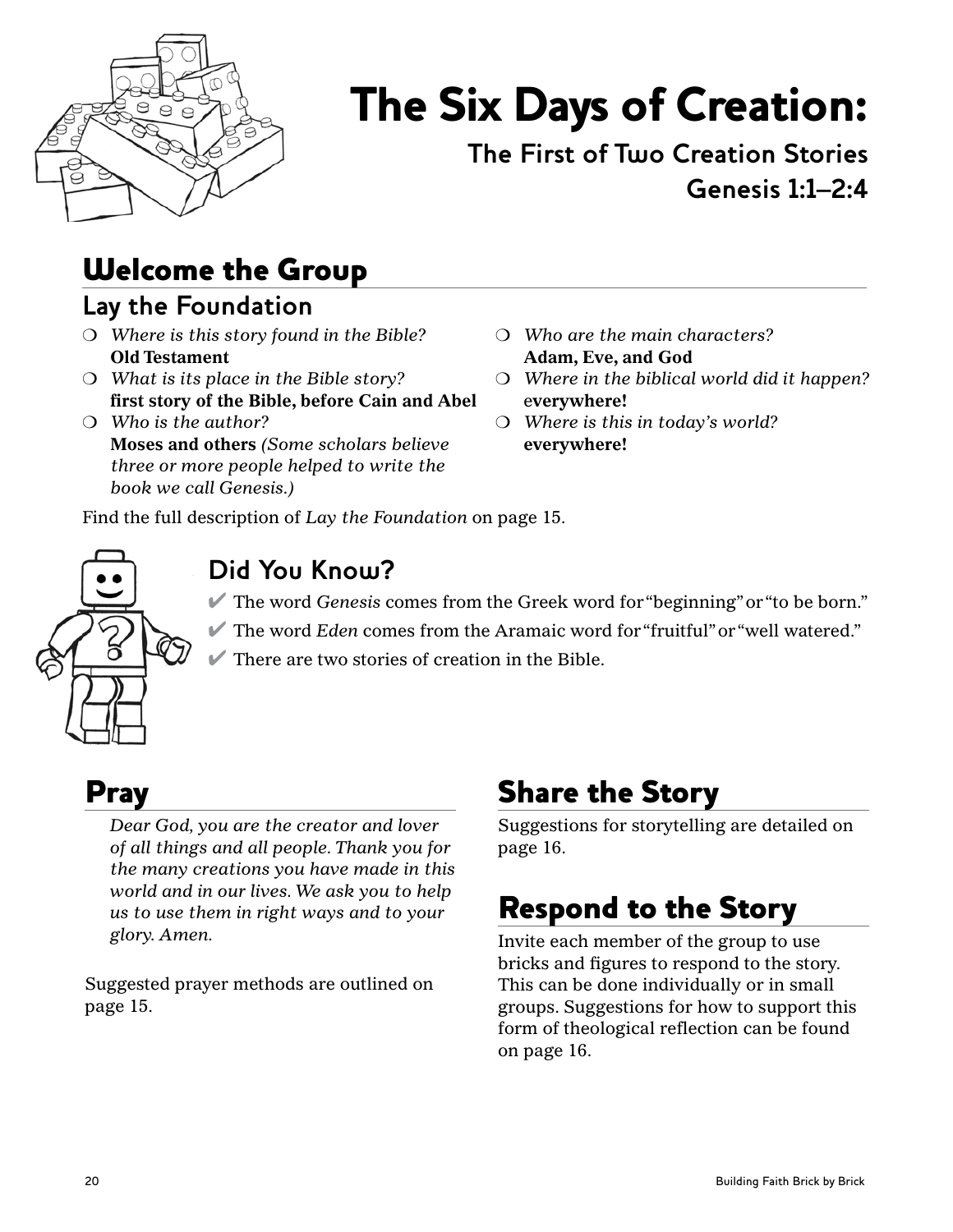#### **Old Testament**



#### **Ask Building Questions**

- $\bigcirc$  I wonder what it felt like in the darkness?
- ❍ I wonder why God didn't create the world all at one time?
- ❍ I wonder what it was like to see the first light?
- $\bigcirc$  I wonder what the earth smelled like when it was new?
- ❍ I wonder if God ever made anything God thought wasn't good?
- ❍ I wonder if there is anything that God forgot to create?
- ❍ I wonder what part of creation was God's favorite?
- ❍ I wonder what part of creation is your favorite?
- ❍ I wonder if God is finished creating things?
- $\bigcirc$  I wonder what things we can create with God's help?
- ❍ I wonder what God does to rest?
- ❍ I wonder what it means to be created in the image of God?
- ❍ I wonder how we are like God?

#### **Suggest Blueprints** *(if needed)*

- ❍ God
- ❍ darkness
- ❍ water

### Continue the Story

- ❍ land
- ❍ animals
- ❍ birds
- ❍ water creatures
- ❍ creepy crawlies
- ❍ day
- ❍ night
- ❍ stars
- ❍ heaven
- ❍ rest
- ❍ the first people

#### **Share Responses**

Encourage each group member to share the creations they have made in response to the story. More details about sharing can be found on page 17.

#### Share a Snack

- $\circ$  blue gelatin with candy fish
- ❍ graham cracker "dirt" crumbles with gummy worms
- ❍ animal crackers
- $\bigcirc$  goldfish
- ❍ rice cereal treats or cookies in shape of stars, moon, animals, birds, or insects

One way to deepen the learning experience and create a link between group learning and faith formation in the home is to have builders show their creations to the adults who pick them up after class.

For additional study and conversation at home, consider different ways to share the Bible verses as well as some of the *Building Questions.*

Possible methods of communication are texts, social media, e-blasts, website posts, and take-home sheets.

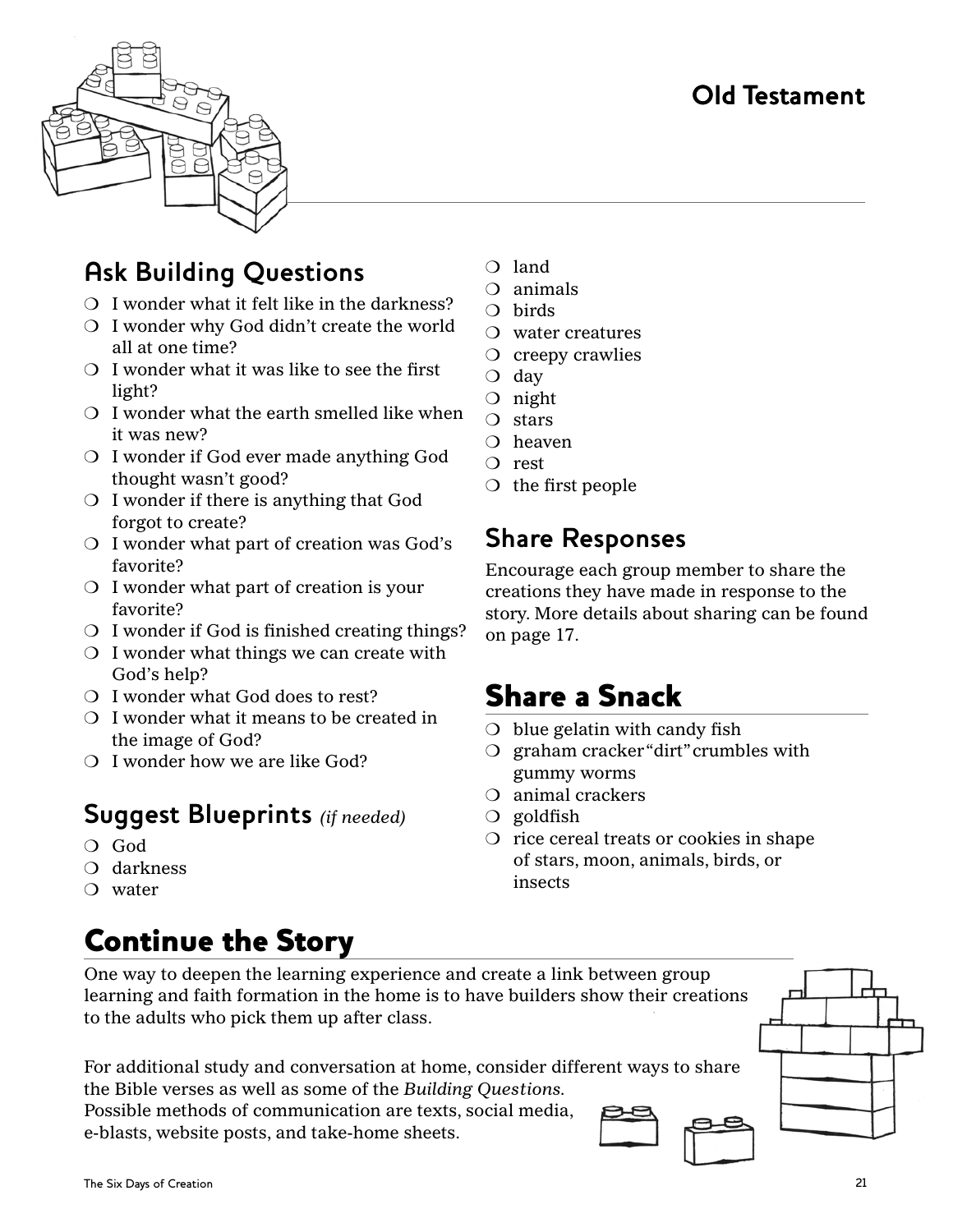

# Mary and Elizabeth

**Luke 1:39-45**

### Welcome the Group

#### **Lay the Foundation**

- ❍ *Where is this story found in the Bible?* **New Testament**
- ❍ *What is its place in the Bible story?* **after the births of John the Baptist and Jesus were foretold; before the birth of Jesus**
- ❍ *Who is the author?*  **Luke**
- ❍ *Who are the main characters?* **Elizabeth, Mary, Zechariah, Jesus** *(still in Mary's womb)* **and John the Baptist** *(still in Elizabeth's womb)*
- ❍ *Where in the biblical world did it happen?*  **Hebron, hill country of Judea**
- ❍ *Where is this in today's world?* **Hebron, West Bank**

Find the full description of *Lay the Foundation* on page 15.



#### **Did You Know?**

- $\blacktriangleright$  Luke was commonly known as a doctor who traveled with Paul on his missionary trips.
- ✔ Luke never met Jesus.
- $\blacktriangleright$  Luke is also the author of The Book of Acts.
- $\blacktriangleright$  The book of Luke is a gospel book. A gospel is a recording of Jesus' life. There are four gospels in our Bible (Matthew, Mark, Luke, and John).
- $\blacksquare$  Mary and Elizabeth were cousins, which made Jesus and John the Baptist cousins, too.

### Pray

*Dear God, create new places of joy and wonder in our lives. Help us to know the excitement of Jesus each day. Also, help us learn to wait for good things and trust in you. Amen.*

Suggested prayer methods are outlined on page 15.

### Share the Story

Suggestions for storytelling are detailed on page 16.

**Note:** If you are telling this story by heart, you may want to add details about the foretelling of the birth of John to Zechariah and the foretelling of the birth of Jesus to Mary and Joseph. These stories are interconnected; it would be helpful to lay the groundwork together.